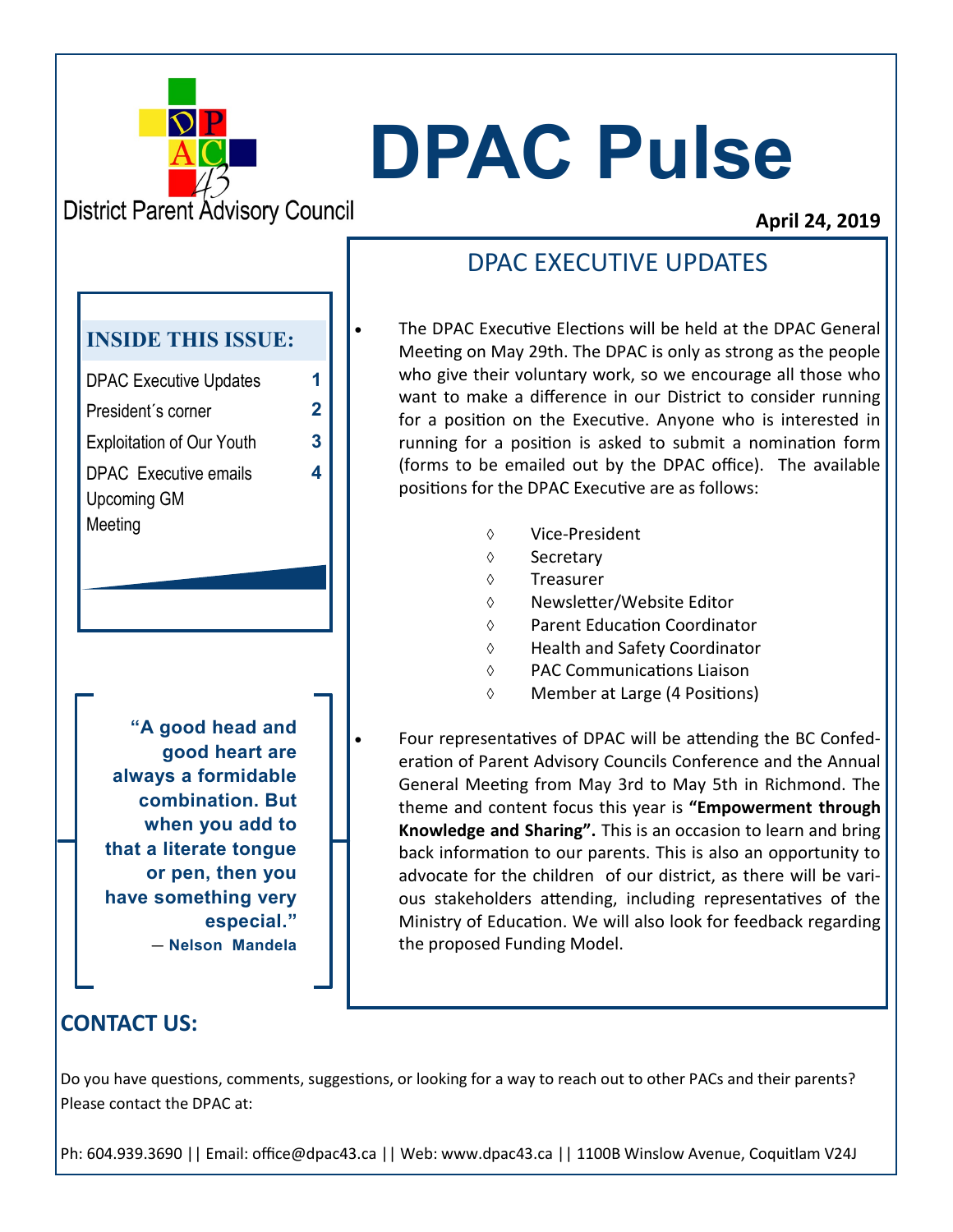## President's Corner

## A message from DPAC President

With April we round the bases on the fields and our children turn their minds to mid-terms and report cards. Teachers are compressing their time to get through the remaining units, secondary students are contemplating career prospects and elementary students are counting the weeks to summer camp. This is the front side of education. In the background the Board is working on next year and the years to come through the budget planning process. By the time this month's Newsletter is out, the 2019-2020 budget will be finalized, but the worries around the budget will continue.

Each year the DPAC and other partners and stakeholders are invited to provide feedback on the proposed budget through a formal meeting. Each group that provides a written submission is offered an opportunity to present to the Board at an open meeting. This year's meeting was well attended with multiple presentations on areas of concern to partner groups and parents. If we look at the data in the budget one might assume that times are good and the district is flush. But as we look closer to the budget notes, and listen to the concerns raised, uncertainty is revealed. Contracts are under negotiation, compensation and working conditions are questioned, and changes to the funding model are on the horizon.

There is much left to do to assure that our education system has the funds required to provide children with the education they need. Our Board controls disbursement of the funds received, and for many of our concerns we turn to the trustees for answers. But they don't have control of what funds they receive. Those decisions come from the Ministry, where our efforts of late are focussed. In that aspect, we are passing the mid-terms and rounding the bases towards home in the funding model consultations.

#### **Marvin Klassen**

President DPAC43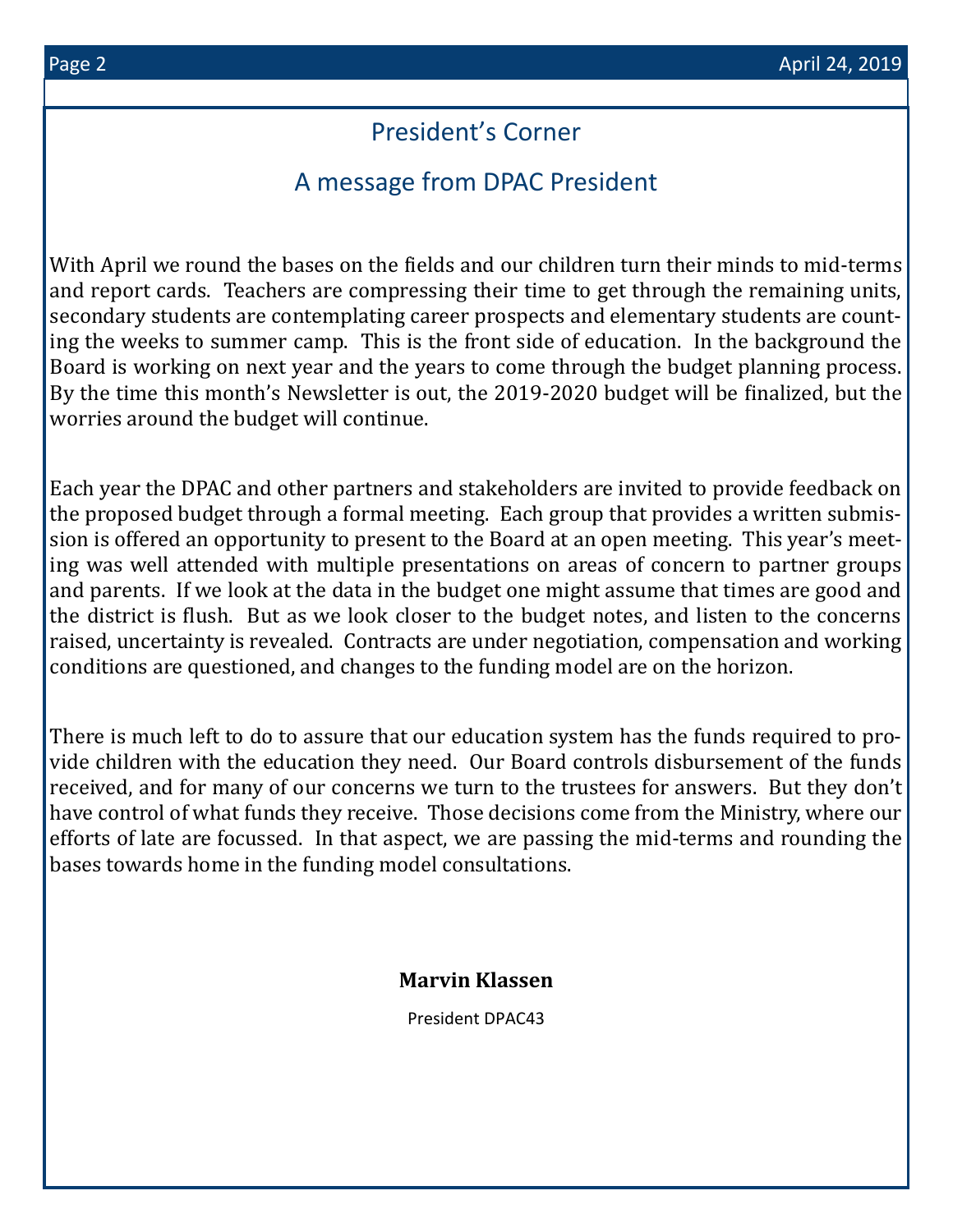

# **DPAC Pulse**

**April 24, 2019**

## The Exploitation of Our Youth: Online & Offline

Our April 11th event the *Exploitation of Our Youth: Online and Offline* was a success, thank you to those who attended and asked so many interesting questions. We would like to share some of the resources provided by our guest speakers: **Children of the Street Society.** 

- Your school can book the empowering interactive workshop by the Children of the Street Society: Taking Care of Ourselves, Taking Care of Others  $(TCO<sup>2</sup>)$ , which is designed and delivered by youth, for youth about preventing sexual exploitation (https://www.childrenofthestreet.com/tco2)
- The most common and easiest way that youth are lured and groomed for sexual purposes is through the internet. Youth are lured online when someone with a sexual interest in the child prepares them for future sexual contact. Once your child is allowed on the internet or provided with technology you must begin conversations about internet safety (https://www.childrenofthestreet.com/parenttoolkit)
- There are often many indications that a youth might be exploited or trafficked, but there are five main warning signs that Children of the Street Society shared with us: (1) Age difference, (2) Gifting, (3) Lifestyle changes, (4) Isolation, (5) Gut feeling (https://www.childrenofthestreet.com/youth)

## **CONTACT US:**

Do you have questions, comments, suggestions, or looking for a way to reach out to other PACs and their parents? Please contact the DPAC at:

Ph: 604.939.3690 || Email: office@dpac43.ca || Web: www.dpac43.ca || 1100B Winslow Avenue, Coquitlam V24J